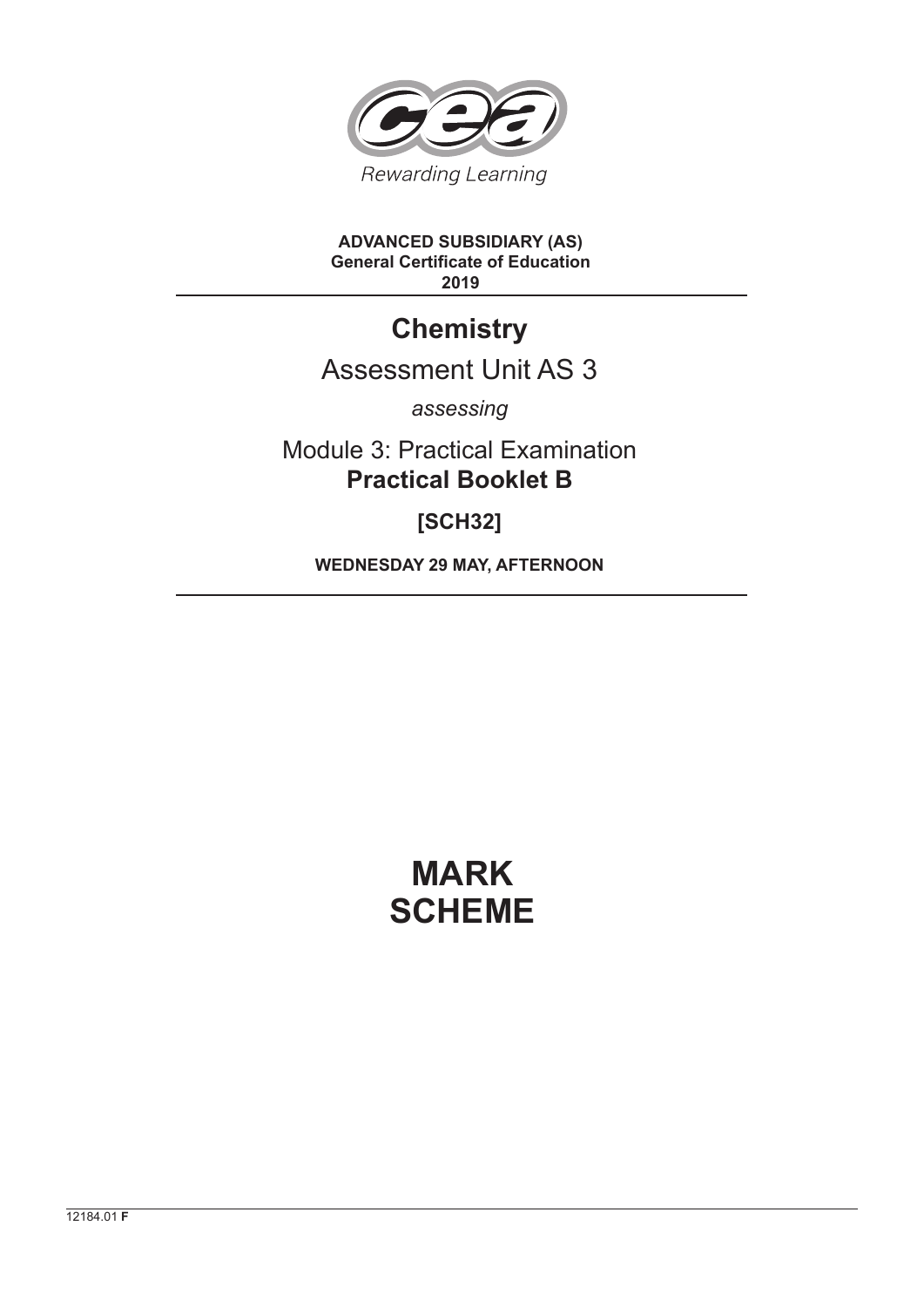#### **Annotation**

- 1. Please do all marking in **red** ink.
- 2. All scripts should be checked for mathematical errors. Please adopt a system of one tick  $(\checkmark)$  equals 1 mark, e.g. if you have awarded 4 marks for part of a question then 4 ticks  $(\checkmark)$  should be on this candidate's answer.
- 3. The total mark for each question should be recorded in a circle placed opposite the question number in the teacher mark column.
- 4. As candidates have access to scripts please do not write any inappropriate comments on their scripts.

#### **General points**

- All calculations are marked according to the number of errors made.
- Errors can be carried through. If the wrong calculation is carried out then the incorrect answer can be carried through. One mistake at the start of a question does not always mean that all marks are lost.
- Listing is when more than one answer is given for a question that only requires one answer, e.g. the precipitate from a chloride with silver nitrate is a white solid; if the candidate states a white or a cream solid, one answer is correct and one answer is wrong. Hence they cancel out.
- Although names might be in the mark scheme it is generally accepted that formulae can replace them. Formulae and names are often interchangeable in chemistry.
- The marking of colours is defined in the 'CCEA GCE Chemistry Acceptable Colours' document.

#### **MARKING GUIDELINES**

#### **Interpretation of the Mark Scheme**

**• Carry error through**

 This is where mistakes/wrong answers are penalised when made, but if carried into further steps of the question, then no further penalty is applied. This pertains to calculations and observational/ deduction exercises. Please annotate candidates' answers by writing the letters c.e.t. on the appropriate place in the candidates' answers.

#### **• Oblique/forward slash**

This indicates an acceptable alternative answer(s).

#### **• Brackets**

 Where an answer is given in the mark scheme and is followed by a word/words in brackets, this indicates that the information within the brackets is non-essential for awarding the mark(s).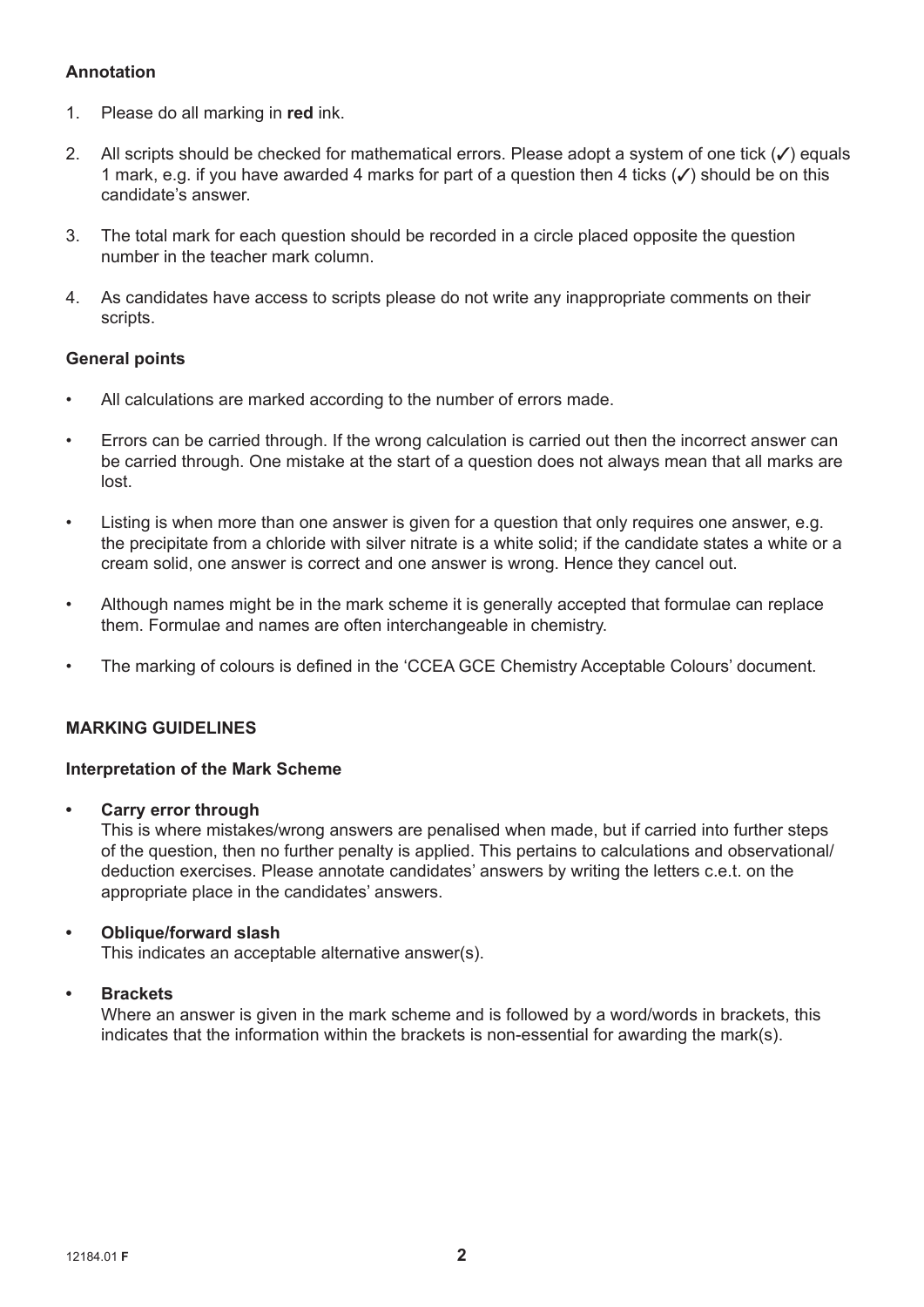| 1 |           |      | (a) (i) effervescence/bubbling/fizzing                                                                                                                                           | $[1]$ | AVAILABLE<br>MARKS |
|---|-----------|------|----------------------------------------------------------------------------------------------------------------------------------------------------------------------------------|-------|--------------------|
|   |           |      | (ii) oxidation number of C in charcoal increased from 0 to $+2$ in carbon<br>monoxide/oxidation number of C in $CO2$ reduced from +4 to +2 [1]<br>reducing agent is oxidised [1] | $[2]$ |                    |
|   |           |      | (iii) more particles with energy greater/equal to $E_{\text{act}}$ [1]<br>more frequent/successful collisions [1]                                                                | $[2]$ |                    |
|   |           |      | (iv) incomplete reduction of carbon dioxide/charcoal not heated enough/<br>carbon dioxide passed through too quickly (soon)                                                      | [1]   |                    |
|   |           |      | (v) $CO_2 + 2NaOH \rightarrow Na_2CO_3 + H_2O$                                                                                                                                   | $[1]$ |                    |
|   |           |      | (vi) add dilute acid [1]<br>bubble gas produced through limewater [1]<br>turns milky [1]                                                                                         | $[3]$ |                    |
|   |           |      | (b) 100 kg of $Fe2O3 = 100,000 g$<br>RFM of Fe <sub>2</sub> O <sub>3</sub> = 160<br>moles of $Fe2O3 = 625$                                                                       |       |                    |
|   |           |      | $56 \text{ kg of CO}$ = 56,000g<br>RMM of CO $= 28$<br>moles of CO<br>$= 2000$                                                                                                   |       |                    |
|   |           |      | $Fe2O3$ is limiting factor                                                                                                                                                       |       |                    |
|   |           |      | moles of Fe<br>$= 1250$<br>mass of Fe<br>$= 1250 \times 56 = 70,000 \text{ g} = 70 \text{ kg}$<br>$(error [-1])$                                                                 | $[3]$ |                    |
|   | (c)       | (i)  | (high temperature) decreases yield                                                                                                                                               | $[1]$ |                    |
|   |           | (ii) | (high pressure) increases yield                                                                                                                                                  | $[1]$ |                    |
|   | $(d)$ (i) |      | to ensure the even distribution of heat                                                                                                                                          | $[1]$ |                    |
|   |           | (ii) | surround apparatus with screen to reduce draughts [1]<br>place a lid on the copper can [1]                                                                                       | $[2]$ |                    |
|   |           |      | (iii) % error = $\frac{2 \times 0.5}{70.5}$ × 100 = 1.4% = 1%                                                                                                                    | $[2]$ |                    |
|   |           |      | (iv) mass of methanol = $20.33 - 18.92 = 1.41g$<br>moles of methanol = $1.41/32$<br>$= 141/3200 (0.0440625)$                                                                     |       |                    |
|   |           |      | $q = (-100 \times 4.2 \times 70.5) = (-29610 \text{ J} (29.61 \text{ kJ})$                                                                                                       |       |                    |
|   |           |      | $\Delta H = -29610/0.044 = -672954.5 \text{ J} (\text{mol}^{-1})$<br>$= -673$ kJ (mol <sup>-1</sup> ) = $-700$ kJ (mol <sup>-1</sup> )<br>$(error [-1])$                         | $[3]$ |                    |
|   |           |      | $(v)$ carbon [1]<br>incomplete combustion [1]                                                                                                                                    | $[2]$ |                    |
|   |           |      | (vi) more (bonds) broken/formed                                                                                                                                                  | $[1]$ | 26                 |
|   |           |      |                                                                                                                                                                                  |       |                    |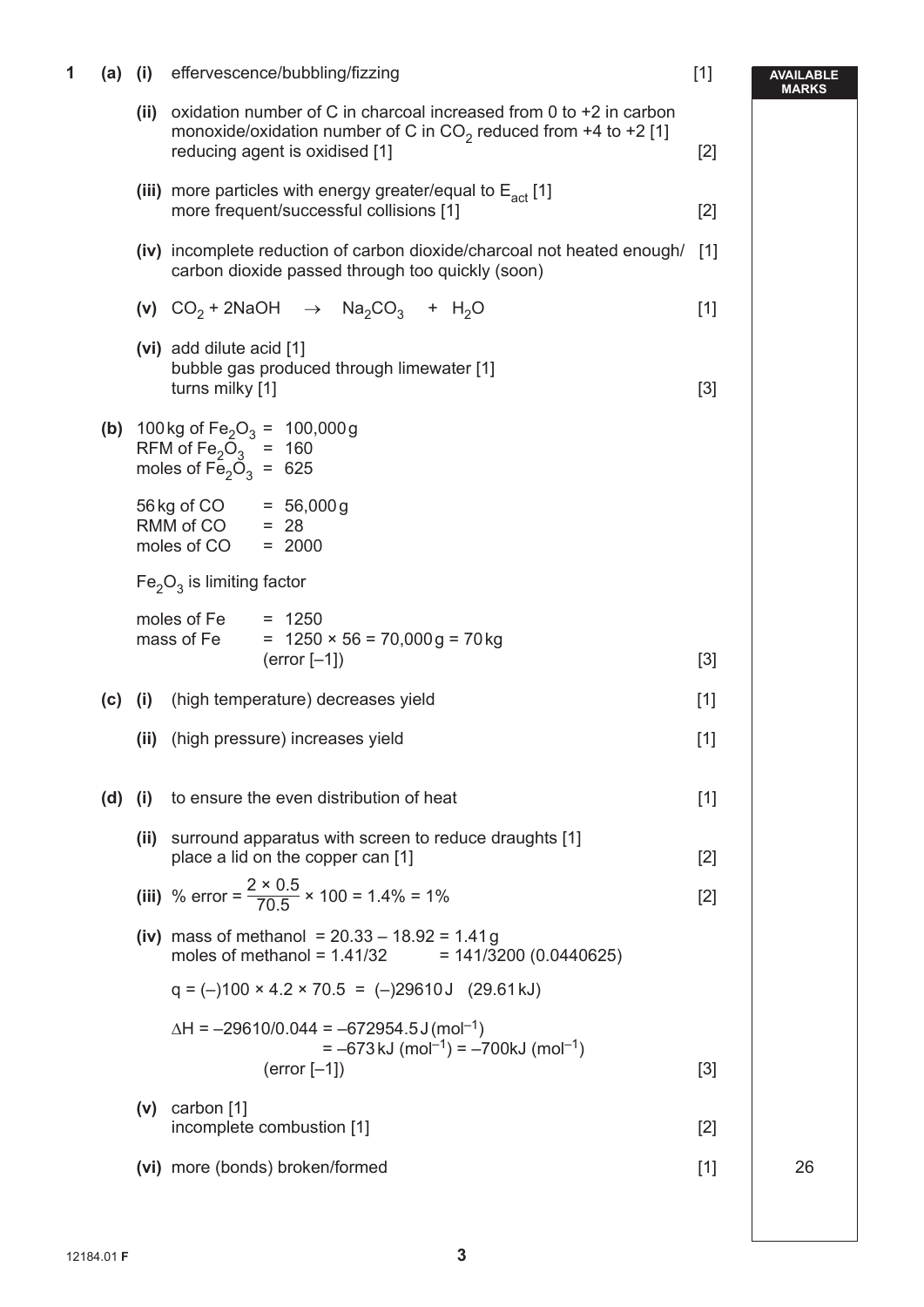| $\overline{2}$ |                                                                                   |                                                                          | (a) (i) $H_2SO_4$ + NaCl $\rightarrow$ NaHSO <sub>4</sub> + HCl                                                                                                                                |                |           |                                  |                                                                                           | $[1]$ | <b>AVAILABLE</b><br><b>MARKS</b> |
|----------------|-----------------------------------------------------------------------------------|--------------------------------------------------------------------------|------------------------------------------------------------------------------------------------------------------------------------------------------------------------------------------------|----------------|-----------|----------------------------------|-------------------------------------------------------------------------------------------|-------|----------------------------------|
|                |                                                                                   |                                                                          |                                                                                                                                                                                                |                |           |                                  | (ii) $MnO_2$ + 4HCl $\rightarrow$ Cl <sub>2</sub> + MnCl <sub>2</sub> + 2H <sub>2</sub> O | $[2]$ |                                  |
|                | (iii) dissolves in the water (to form hydrochloric acid)<br>(iv) heavier than air |                                                                          |                                                                                                                                                                                                |                |           |                                  |                                                                                           | $[1]$ |                                  |
|                |                                                                                   |                                                                          |                                                                                                                                                                                                |                |           |                                  |                                                                                           | $[1]$ |                                  |
|                | bleaches damp Universal/litmus Indicator paper<br>(v)<br>$(error [-1])$           |                                                                          |                                                                                                                                                                                                |                |           |                                  |                                                                                           |       |                                  |
|                | $(b)$ (i)                                                                         |                                                                          | a solution of chlorine water is green                                                                                                                                                          |                |           |                                  |                                                                                           | $[1]$ |                                  |
|                |                                                                                   | (ii)                                                                     | add silver nitrate solution [1]<br>white precipitate is formed [1]                                                                                                                             |                |           |                                  |                                                                                           |       |                                  |
|                | $(c)$ (i)                                                                         |                                                                          | two layers are formed                                                                                                                                                                          |                | $[1]$     |                                  |                                                                                           |       |                                  |
|                |                                                                                   | (ii)                                                                     | the bottom layer turns colourless                                                                                                                                                              |                |           |                                  |                                                                                           |       |                                  |
|                | or<br>the upper layer turns (pale) green                                          |                                                                          |                                                                                                                                                                                                |                |           |                                  |                                                                                           | $[1]$ |                                  |
|                |                                                                                   |                                                                          |                                                                                                                                                                                                |                | $[1]$     |                                  |                                                                                           |       |                                  |
|                |                                                                                   |                                                                          | (iii) pale green colour disappears<br>(iv) separating funnel                                                                                                                                   |                |           |                                  |                                                                                           |       |                                  |
|                |                                                                                   |                                                                          |                                                                                                                                                                                                |                |           |                                  |                                                                                           | $[1]$ |                                  |
|                | $(d)$ (i)                                                                         |                                                                          | Mass                                                                                                                                                                                           | C:<br>32.2     | H:<br>4.5 | CI<br>63.3                       |                                                                                           |       |                                  |
|                |                                                                                   |                                                                          | R.A.M                                                                                                                                                                                          | 12             | 1         | 35.5                             |                                                                                           |       |                                  |
|                |                                                                                   |                                                                          | Moles                                                                                                                                                                                          | 2.68           | 4.5       | 1.78                             |                                                                                           |       |                                  |
|                |                                                                                   |                                                                          | Ratio                                                                                                                                                                                          | 1.50           | 2.52      | 1.00                             |                                                                                           |       |                                  |
|                |                                                                                   |                                                                          |                                                                                                                                                                                                | 3              | 5         | $\overline{2}$                   |                                                                                           |       |                                  |
|                |                                                                                   |                                                                          |                                                                                                                                                                                                |                |           | Empirical formula = $C_3H_5Cl_2$ |                                                                                           |       |                                  |
|                |                                                                                   |                                                                          | $(error [-1])$                                                                                                                                                                                 |                |           |                                  | $[3]$                                                                                     |       |                                  |
|                |                                                                                   | (ii)                                                                     | mass of hexane<br>$= 9.75g$<br><b>RMM</b><br>$= 86$<br>moles of hexane<br>$= 9.75/86$<br>$= 0.1134$<br>moles of X obtained<br>$= 0.01134$<br>RFM of X<br>$= 2.54/0.01134 = 223.986$<br>$= 224$ |                |           |                                  |                                                                                           |       |                                  |
|                |                                                                                   |                                                                          |                                                                                                                                                                                                | $(error [-1])$ |           |                                  |                                                                                           | $[3]$ |                                  |
|                |                                                                                   |                                                                          | (iii) $C_6H_{10}Cl_4$                                                                                                                                                                          |                |           |                                  |                                                                                           | $[1]$ |                                  |
|                |                                                                                   | (iv) substitution can replace any H atom/multiple substitution can occur |                                                                                                                                                                                                |                |           |                                  |                                                                                           | $[1]$ | 22                               |
|                |                                                                                   |                                                                          |                                                                                                                                                                                                |                |           |                                  |                                                                                           |       |                                  |